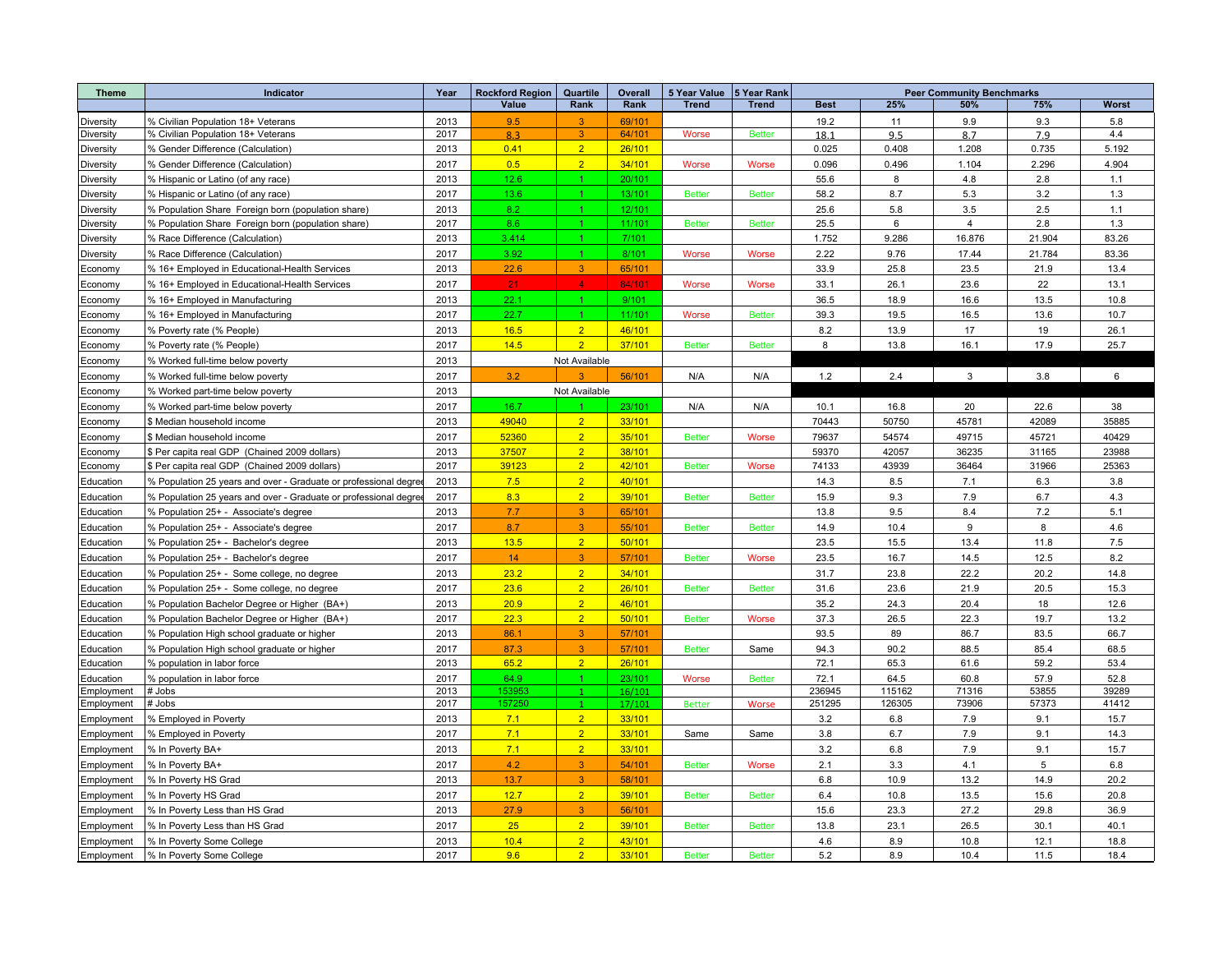| <b>Theme</b>             | Indicator                                          | Year         | <b>Rockford Region</b><br>Value | Quartile<br>Rank                 | <b>Overall</b><br>Rank | <b>5 Year Value</b><br><b>Trend</b> | 5 Year Rank<br><b>Trend</b> | <b>Peer Community Benchmarks</b> |                |              |                |                |
|--------------------------|----------------------------------------------------|--------------|---------------------------------|----------------------------------|------------------------|-------------------------------------|-----------------------------|----------------------------------|----------------|--------------|----------------|----------------|
|                          |                                                    |              |                                 |                                  |                        |                                     |                             | <b>Best</b>                      | <b>Worst</b>   |              |                |                |
|                          | % Population Employed in labor force               | 2013         | 56                              | $\overline{2}$                   | 37/101                 |                                     |                             | 67.8                             | 25%<br>59.6    | 50%<br>55.6  | 75%<br>52.4    | 47.1           |
| Employment<br>Employment | % Population Employed in labor force               | 2017         | 58.6                            | 2 <sup>1</sup>                   | 37/101                 | <b>Better</b>                       | Same                        | 69.1                             | 60.6           | 57.1         | 53.2           | 48.4           |
|                          |                                                    | 2013         | 33 <sup>°</sup>                 | 2 <sup>1</sup>                   | 41/101                 |                                     |                             |                                  | 30             | 34.6         | 38             | 50.1           |
| Employment<br>Employment | % Unemployed in Poverty<br>% Unemployed in Poverty | 2017         | 35.7                            | $\overline{2}$                   | 41/101                 | Worse                               | Same                        | 19.5<br>17.3                     | 32.1           | 36.8         | 40.3           | 50.2           |
| Employment               | % Unemployment rate                                | 2013         | 10.4                            | $\overline{\mathbf{4}}$          | 93/98                  |                                     |                             | 3.2                              | 6.3            | 7.5          | 8.7            | 14.5           |
| Employment               | % Unemployment rate                                | 2017         | 6.5                             |                                  | 93/98                  | <b>Better</b>                       | Same                        | 2.5                              | 3.6            | 4.3          | 5.2            | 9.4            |
| Environment              | # Annual Greenhouse Gases per Acre                 | 2012         |                                 | Not Available                    |                        |                                     |                             |                                  |                |              |                |                |
| Environment              | # Annual Greenhouse Gases per Acre                 | 2017         | 13.9 <sup>°</sup>               |                                  | 92/101                 | N/A                                 | N/A                         | 3.61                             | 9.05           | 9.09         | 11.61          | 23.61          |
| Environment              | # Annual Greenhouse Gases per Household            | 2012         |                                 | Not Available                    |                        |                                     |                             |                                  |                |              |                |                |
| Environment              | # Annual Greenhouse Gases per Household            | 2017         | 8.96                            |                                  | 18/101                 | N/A                                 | N/A                         | 8.68                             | 9.05           | 9.32         | 9.55           | 10.45          |
| Environment              | # Average Daily PM2.5                              | 2014         | 11.2                            | $\blacktriangleleft$             | 35/143                 |                                     |                             | 8.6                              | 11.2           | 12.1         | 12.8           | 14             |
| Environment              | # Average Daily PM2.5                              | 2019         | 11.5                            | 3 <sup>°</sup>                   | 112/142                | Worse                               | <b>Worse</b>                | 5.7                              | 7.9            | 10           | 11.3           | 13.1           |
| Environment              | # Food Environment Index                           | 2014         | 8                               | $\blacktriangleleft$             | 28/167                 |                                     |                             | 9                                | 8              | 8            | $\overline{7}$ | $\overline{2}$ |
| Environment              | # Food Environment Index                           | 2019         | 7.7                             | 2 <sup>7</sup>                   | 81/166                 | Worse                               | Worse                       | 9.1                              | 8.2            | 7.7          | 7.1            | 2.2            |
| Equity                   | # Income inequality (gini coefficient)             | 2013         | 0.4478                          | 3                                | 62/101                 |                                     |                             | 0.3968                           | 0.4266         | 0.4412       | 0.4594         | 0.4945         |
| Equity                   | # Income inequality (gini coefficient)             | 2017         | 0.4497                          | 3 <sup>1</sup>                   | 54/101                 | Worse                               | <b>Better</b>               | 0.3998                           | 0.4324         | 0.4464       | 0.4652         | 0.5008         |
| Equity                   | % Asian BA +                                       | 2013         |                                 | Not Available                    |                        |                                     |                             |                                  |                |              |                |                |
| Equity                   | % Asian BA +                                       | 2017         | 42.9                            | 2 <sup>1</sup>                   | 50/101                 | N/A                                 | N/A                         | 84.5                             | 58.8           | 42.9         | 33.1           | 16.7           |
| Equity                   | % Asian Below Poverty                              | 2013         | 11.8                            | 2 <sup>1</sup>                   | 41/101                 |                                     |                             | $\mathbf 0$                      | 7.5            | 13.3         | 21.1           | 44.4           |
| Equity                   | % Asian Below Poverty                              | 2017         | 14.1                            | 3                                | 53/101                 | <b>Worse</b>                        | <b>Worse</b>                | 0.3                              | 8.6            | 13.3         | 21             | 54.3           |
| Equity                   | % Asian HS or Higher                               | 2013         |                                 | Not Available                    |                        |                                     |                             |                                  |                |              |                |                |
| Equity                   | % Asian HS or Higher                               | 2017         | 81.7                            | $\overline{\mathbf{R}}$          | 66/101                 | N/A                                 | N/A                         | 99                               | 90.3           | 85.8         | 79.2           | 62.5           |
| Equity                   | % Black BA +                                       | 2013         |                                 | Not Available                    |                        |                                     |                             |                                  |                |              |                |                |
| Equity                   | % Black BA +                                       | 2017         | 11.9                            | 3                                | 70/101                 | N/A                                 | N/A                         | 31.8                             | 16.4           | 13.8         | 11.6           | 6.5            |
| Equity                   | % Black Below Poverty                              | 2013         | 40.5                            | $\overline{4}$                   | 79/101                 |                                     |                             | 17.7                             | 29.5           | 34           | 39.6           | 63.7           |
| Equity                   | % Black Below Poverty                              | 2017         | 37.3                            | $\Delta$                         | 77/101                 | <b>Better</b>                       | <b>Better</b>               | 10.9                             | 27.2           | 31.9         | 37.1           | 59.1           |
| Equity                   | % Black HS or Higher                               | 2013         |                                 | Not Available                    |                        |                                     |                             |                                  |                |              |                |                |
| Equity                   | % Black HS or Higher                               | 2017         | 80.5                            | $\overline{\mathbf{R}}$          | 66/101                 | N/A                                 | N/A                         | 98.3                             | 86             | 82.4         | 79.3           | 57.5           |
| Equity                   | % Female Below Poverty                             | 2013         | 18.1                            | 2 <sup>1</sup>                   | 42/101                 |                                     |                             | 9                                | 15             | 18.7         | 20.5           | 28.3           |
|                          | % Female Below Poverty                             | 2017         | 16                              | $\overline{2}$                   | 38/101                 | <b>Better</b>                       | <b>Better</b>               | 8.6                              | 15.2           | 17.2         | 19.7           | 27.6           |
| Equity<br>Equity         | % HIspanic BA +                                    | 2013         |                                 | Not Available                    |                        |                                     |                             |                                  |                |              |                |                |
|                          | % HIspanic BA +                                    | 2017         | 9.5                             | 3                                | 68/101                 | N/A                                 | N/A                         | 41.6                             | 18             | 12.2         | 8.6            | 3.8            |
| Equity                   |                                                    | 2013         | 30.3                            | $\overline{2}$                   | 47/101                 |                                     |                             |                                  | 25.8           |              | 34.9           |                |
| Equity                   | % Hispanic Below Poverty                           |              |                                 |                                  |                        |                                     |                             | 14.3                             |                | 30.8         |                | 48.9           |
| Equity                   | % Hispanic Below Poverty                           | 2017         | 21.4                            |                                  | 17/101                 | <b>Better</b>                       | <b>Better</b>               | 10.4                             | 23.4           | 27           | 33.1           | 47.1           |
| Equity                   | % Hispanic HS or Higher                            | 2013         |                                 | Not Available                    |                        |                                     |                             |                                  |                |              |                |                |
| Equity                   | % Hispanic HS or Higher                            | 2017         | 63.1                            | 3                                | 62/101                 | N/A                                 | N/A                         | 89.2                             | 74.5           | 65.8         | 58.5           | 38.5           |
| Equity                   | % Male Below Poverty                               | 2013         | 14.9                            | $\overline{2}$                   | 48/101                 |                                     |                             | 7.4                              | 12.8           | 15.4         | 17.5           | 24.2           |
| Equity                   | % Male Below Poverty                               | 2017         | 13                              | $\overline{2}$                   | 36/101                 | <b>Better</b>                       | <b>Better</b>               | 7.2                              | 12.2           | 14.5         | 16.1           | 23.6           |
| Equity                   | % Other Race (one) BA +                            | 2013         |                                 | Not Available                    |                        |                                     |                             |                                  |                |              |                |                |
| Equity                   | % Other Race (one) BA +                            | 2017         | 11.1                            | $\overline{2}$                   | 41/101                 | N/A                                 | N/A                         | 55                               | 13.8           | 9.2          | 5.3            | $\mathbf{0}$   |
| Equity                   | % Other Race (one) HS or Higher                    | 2013         |                                 | Not Available                    |                        |                                     |                             |                                  |                |              |                |                |
| Equity                   | % Other Race (one) HS or Higher                    | 2017<br>2013 | 58.8<br>15                      | 2 <sup>2</sup><br>$\overline{2}$ | 50/101<br>43/101       | N/A                                 | N/A                         | 97.9<br>7.4                      | 67.3<br>13.2   | 58.8<br>15.8 | 50.7<br>17.8   | 35.8<br>25.1   |
| Equity                   | % Poverty 18 to 64<br>% Poverty 18 to 64           | 2017         | 13.6                            | 2 <sup>7</sup>                   | 30/101                 | <b>Better</b>                       | <b>Better</b>               | 7.4                              | 13.1           | 15.3         | 17.3           | 25.1           |
| Equity<br>Equity         | % Poverty 65 and over                              | 2013         | 7.7                             | 2 <sup>2</sup>                   | 36/101                 |                                     |                             | 5.5                              | $\overline{7}$ | 8.1          | 10.2           | 15.1           |
| Equity                   | % Poverty 65 and over                              | 2017         | 6.8                             | $\overline{1}$                   | 19/101                 | <b>Better</b>                       | <b>Better</b>               | 4.9                              | 7.2            | 8.3          | 9.4            | 14.1           |
| Equity                   | % Poverty Under 18 Years                           | 2013         | 25.2                            | 3 <sup>1</sup>                   | 55/101                 |                                     |                             | 10.6                             | 19.3           | 24.5         | 27.3           | 37             |
| Equity                   | % Poverty Under 18 Years                           | 2017         | 21.9                            | $\overline{2}$                   | 46/101                 | <b>Better</b>                       | <b>Better</b>               | 9                                | 17.9           | 22.5         | 26.1           | 38.1           |
| Equity                   | % White BA +                                       | 2013         |                                 | Not Available                    |                        |                                     |                             |                                  |                |              |                |                |
| Equity                   | % White BA +                                       | 2017         | 23.4                            |                                  | 52/101                 | N/A                                 | N/A                         | 39.3                             | 27.5           | 23.9         | 20.3           | 13.2           |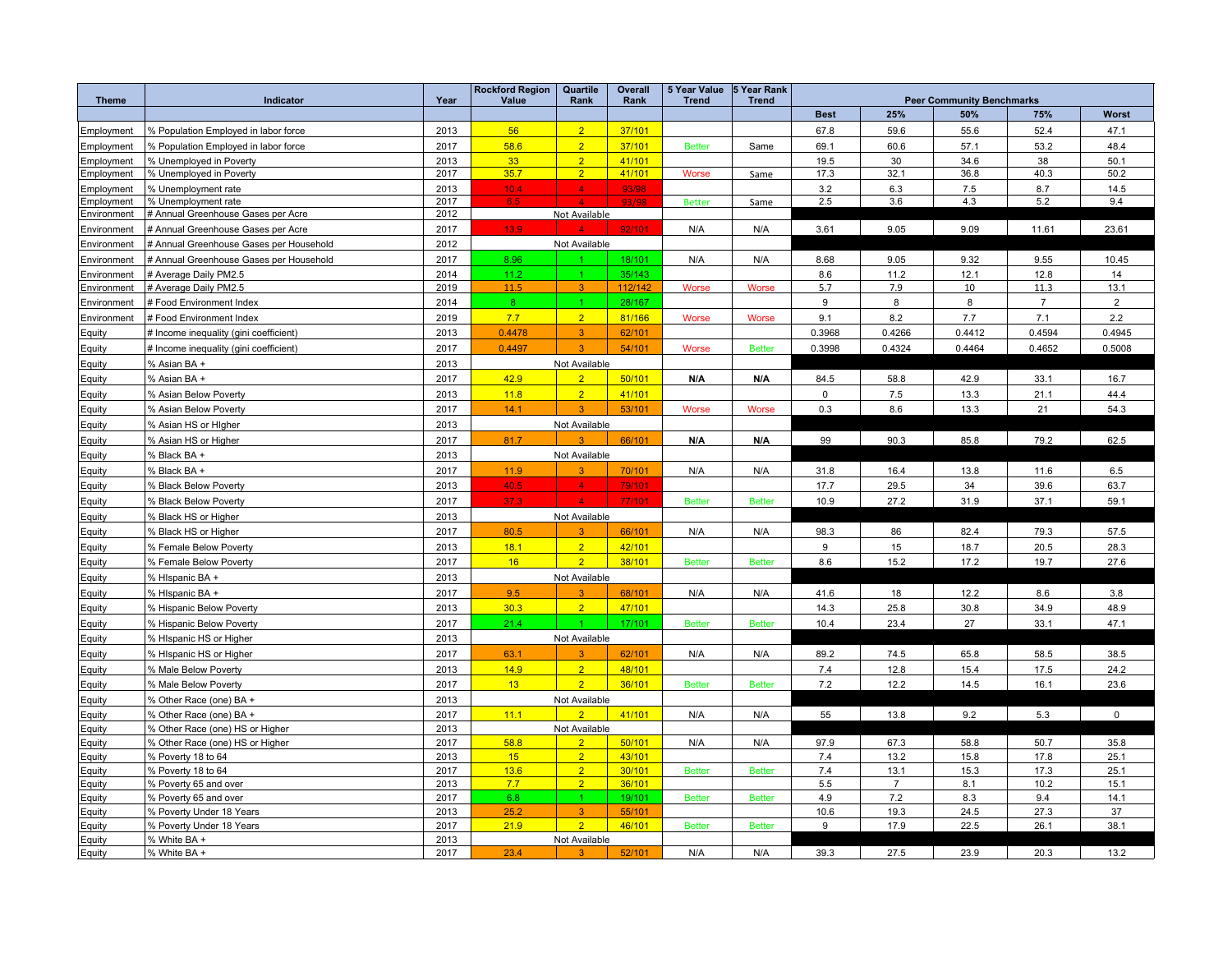| <b>Theme</b>     | Indicator                                                           | Year                   | <b>Rockford Region</b> | Quartile             | Overall | 5 Year Value  | 5 Year Rank   | <b>Peer Community Benchmarks</b> |              |                |                |             |
|------------------|---------------------------------------------------------------------|------------------------|------------------------|----------------------|---------|---------------|---------------|----------------------------------|--------------|----------------|----------------|-------------|
|                  |                                                                     |                        |                        |                      |         |               |               | <b>Best</b>                      | 25%          | 50%            | 75%            | Worst       |
| Equity           | % White Below Poverty                                               | 2013                   | 12.7                   | $\overline{2}$       | 39/101  |               |               | 7.1                              | 11.1         | 13.3           | 15.2           | 24.6        |
| Equity           | % White Below Poverty                                               | 2017                   | 10.9                   | 2 <sup>1</sup>       | 26/101  | <b>Better</b> | <b>Better</b> | 6.8                              | 10.8         | 13             | 14.8           | 21.2        |
| Equity           | % White HS or Higher                                                | 2013                   |                        | Not Available        |         |               |               |                                  |              |                |                |             |
| Equity           | % White HS or Higher                                                | 2017                   | 89.2                   | 3                    | 55/101  | N/A           | N/A           | 95                               | 91.5         | 89.6           | 87.3           | 68.8        |
| Equity           | \$ Median earnings for female full-time, year-round workers (dollar | 2013                   | 35095                  | 2 <sup>2</sup>       | 28/101  |               |               | 46552                            | 35449        | 33146          | 31434          | 27396       |
| Equity           | \$ Median earnings for female full-time, year-round workers (dollar | 2017                   | 37288                  |                      | 24/101  | <b>Better</b> | <b>Better</b> | 51791                            | 37271        | 35641          | 33239          | 29416       |
| Equity           | \$ Median earnings for male full-time, year-round workers (dollars) | 2013                   | 50115                  |                      | 16/101  |               |               | 58393                            | 47509        | 44714          | 41846          | 33679       |
| Equity           | \$ Median earnings for male full-time, year-round workers (dollars) | 2017                   | 51045                  |                      | 15/101  | <b>Better</b> | <b>Better</b> | 61973                            | 49424        | 46644          | 43358          | 33418       |
| Growth           | % Change in Employment (non farm)                                   | 2008-2012<br>2012-2017 | 0.9 <sub>1</sub>       | Not Avaialbe<br>4    | 81/98   | N/A           | N/A           | 16.5                             | 6.3          | 4.1            | 1.5            | $-6.5$      |
| Growth<br>Growth | % Change in Employment (non farm)<br>% change in population         | 2009-2013              | $-1$                   | $\overline{3}$       | 81/96   |               |               | 41                               | 6            | 3              | $\mathbf{1}$   | $-14$       |
| Growth           | % change in population                                              | 2013-2018              | $-2.1$                 | 4 <sup>1</sup>       | 88/101  | Worse         | <b>Worse</b>  | 9.5                              | 3.3          | $\mathbf{1}$   | $-1.1$         | $-4.4$      |
| Growth           | % Per capita GDP annual growth rate b/w two periods                 | 2009-2013              | 1.8                    | 2 <sup>7</sup>       | 28/101  |               |               | 11.9                             | 2            | 0.8            | $-0.2$         | $-0.86$     |
| Growth           | % Per capita GDP annual growth rate b/w two periods                 | 2013-2017              | 1.1                    | 2 <sup>2</sup>       | 36/101  | Worse         | <b>Worse</b>  | 6.8                              | 1.6          | 0.7            | $\mathsf 0$    | $-2.6$      |
| Growth           | \$ Median earnings for workers (dollars)                            | 2013                   | 28788                  | $\mathbf{1}$         | 24/101  |               |               | 37682                            | 28633        | 26402          | 25232          | 18700       |
| Growth           | \$ Median earnings for workers (dollars)                            | 2017                   | 30708                  | 2 <sup>1</sup>       | 26/101  | <b>Better</b> | Worse         | 39843                            | 30788        | 28669          | 26900          | 21691       |
| Infrastructure   | # Mean travel time to work (minutes)                                | 2013                   | 23                     | 3 <sup>1</sup>       | 75/101  |               |               | 16.7                             | 19.8         | 21.8           | 23             | 27.7        |
| Infrastructure   | # Mean travel time to work (minutes)                                | 2017                   | 23                     | $\overline{3}$       | 67/101  | <b>Steady</b> | <b>Better</b> | 16.8                             | 20           | 22.1           | 23.6           | 27.9        |
| Infrastructure   | # Transit Quality Connectivity Index                                | 2013                   |                        | Not Available        |         |               |               |                                  |              |                |                |             |
| Infrastructure   | # Transit Quality Connectivity Index                                | 2018                   | 1.2                    | 2 <sup>1</sup>       | 28/101  | N/A           | N/A           | 2.9                              | 1.3          | 0.8            | 0.4            | $\mathbf 0$ |
| Infrastructure   | # Transit Quality Performance Score                                 | 2013                   |                        | Not Available        |         |               |               |                                  |              |                |                |             |
| Infrastructure   | # Transit Quality Performance Score                                 | 2018                   | 2.1                    |                      | 26/101  | N/A           | N/A           | 3.8                              | 2.1          | 1.5            | 0.8            | $\mathsf 0$ |
| Infrastructure   | % Households with a broadband internet supscription                 | 2013                   |                        | Not Avaialbe         |         |               |               |                                  |              |                |                |             |
| Infrastructure   | % Households with a broadband internet supscription                 | 2017                   | 77.9                   |                      | 25/101  | N/A           | N/A           | 87                               | 77.9         | 74.6           | 71.3           | 64.8        |
| Infrastructure   | % Householdes with a computer                                       | 2013                   |                        | Not Available        |         |               |               |                                  |              |                |                |             |
| Infrastructure   | % Households with a computer                                        | 2017                   | 86.5                   | $\overline{2}$       | 29/101  | N/A           | N/A           | 93.7                             | 86.7         | 84.7           | 81.9           | 77.2        |
| Infrastructure   | % Workers Commuting Alone                                           | 2013                   | 84.7                   | $\mathbf{3}$         | 75/101  |               |               | 74.4                             | 80.8         | 82.8           | 84.5           | 87.4        |
|                  |                                                                     | 2017                   | 83.7                   | 3 <sup>°</sup>       | 55/101  | <b>Better</b> | <b>Better</b> | 74.8                             | 81.2         |                | 84.8           | 89.1        |
| Infrastructure   | % Workers Commuting Alone                                           | 2013                   | 0.9                    | 2 <sup>1</sup>       | 33/101  |               |               |                                  |              | 83.5<br>0.6    | 0.4            | 0.1         |
| Infrastructure   | % Workers Commuting by Public Transportation (ex cabs)              |                        |                        |                      |         |               |               | 2.7                              | $\mathbf{1}$ |                |                |             |
| nfrastructure    | % Workers Commuting by Public Transportation (ex cabs)              | 2017                   | 1.1                    | $\mathbf{1}$         | 25/101  | <b>Better</b> | <b>Better</b> | 2.9                              | 1.1          | 0.6            | 0.3            | 0.1         |
| Infrastructure   | % Workers Commuting by Walking                                      | 2013                   | 1.2 <sub>1</sub>       | $\overline{4}$       | 86/101  |               |               | 5.5                              | 2.9          | $\overline{2}$ | 1.4            | 0.7         |
| Infrastructure   | % Workers Commuting by Walking                                      | 2017                   | $\mathbf{1}$           | 4 <sup>1</sup>       | 92/101  | Worse         | <b>Worse</b>  | 6.1                              | 2.9          | 1.9            | 1.4            | 0.6         |
| Infrastructure   | % Workers Commuting who Carpooled                                   | 2013                   | 8.6                    | $\mathbf{3}$         | 68/101  |               |               | 13.8                             | 10.6         | 9.4            | 8.4            | 7.2         |
| Infrastructure   | % Workers Commuting who Carpooled                                   | 2017                   | 9.3                    | 2 <sup>1</sup>       | 42/101  | <b>Better</b> | <b>Better</b> | 14.1                             | 10.2         | 9.1            | 8              | 6.5         |
| Neighborhoods    | % All Families Below Poverty Level                                  | 2013                   | 12.5                   | 3 <sup>1</sup>       | 55/101  |               |               | 5.5                              | 9.5          | 12.3           | 13.6           | 21.2        |
| Neighborhoods    | % All Families Below Poverty Level                                  | 2017                   | 10.8                   | 2 <sup>1</sup>       | 40/101  | <b>Better</b> | <b>Better</b> | 5.3                              | 9.2          | 11.3           | 13.2           | 20.9        |
| Neighborhoods    | % Homeowner vacancy rate                                            | 2013                   | 1.6                    | $\blacktriangleleft$ | 15/101  |               |               | 1.1                              | 1.7          | 2.1            | 2.5            | 3.5         |
|                  | Neighborhoods % Homeowner vacancy rate                              | 2017                   | 2.1                    | $\overline{4}$       | 80/101  | Worse         | Worse         | 0.8                              | 1.4          | 1.8            | $\overline{2}$ | 3.1         |
| Neighborhoods    | % Occupied housing units                                            | 2013                   | 90.2                   | 2 <sup>7</sup>       | 37/101  |               |               | 94.2                             | 91.7         | 89.3           | 87.7           | 78.7        |
| Neighborhoods    | % Occupied housing units                                            | 2017                   | 91.3                   | 2 <sup>1</sup>       | 30/101  | <b>Better</b> | <b>Better</b> | 95.3                             | 91.7         | 89             | 87.1           | 79.5        |
|                  | Neighborhoods % Owner Occupied                                      | 2013                   | 69                     | 2 <sup>7</sup>       | 48/101  |               |               | 79.2                             | 71.6         | 68.9           | 66.8           | 53.6        |
|                  | Neighborhoods % Owner Occupied                                      | 2017                   | 68                     | 2 <sup>1</sup>       | 49/101  | <b>Better</b> | Worse         | 80.2                             | 70           | 67.8           | 65             | 52          |
| Neighborhoods    | % Severe Housing Problems                                           | 2014                   | 12                     | $\mathbf{1}$         | 36/167  |               |               | $\overline{7}$                   | 12           | 14             | 17             | 69          |
|                  | Neighborhoods % Severe Housing Problems                             | 2019                   | 16                     | $\overline{3}$       | 123/167 | Worse         | <b>Worse</b>  | 8                                | 13           | 14             | 17             | 60          |
|                  | Neighborhoods \$ Median family income                               | 2013                   | 60010                  | 2 <sup>1</sup>       | 37/101  |               |               | 84430                            | 64580        | 57160          | 52857          | 44524       |
|                  | Neighborhoods \$ Median family income                               | 2017                   | 63282                  | 2 <sup>2</sup>       | 43/101  | <b>Better</b> | <b>Worse</b>  | 93082                            | 69536        | 62008          | 56843          | 48429       |
|                  | Neighborhoods \$ Median Gross Rent                                  | 2013                   |                        | Not Availalble       |         |               |               |                                  |              |                |                |             |
|                  | Neighborhoods \$ Median Gross Rent                                  | 2017                   | 762                    | $\overline{3}$       | 58/101  | N/A           | N/A           | 611                              | 708          | 738            | 808            | 1541        |
|                  | Neighborhoods \$ Median Selected Monthly Costs w/ Mortgage          | 2013                   |                        | Not Available        |         |               |               |                                  |              |                |                |             |
|                  | Neighborhoods \$ Median Selected Monthly Costs w/ Mortgage          | 2017                   | 1253                   | $\overline{3}$       | 72/101  | N/A           | N/A           | 902                              | 1055         | 1160           | 1278           | 2430        |
|                  |                                                                     |                        |                        |                      |         |               |               |                                  |              |                |                |             |